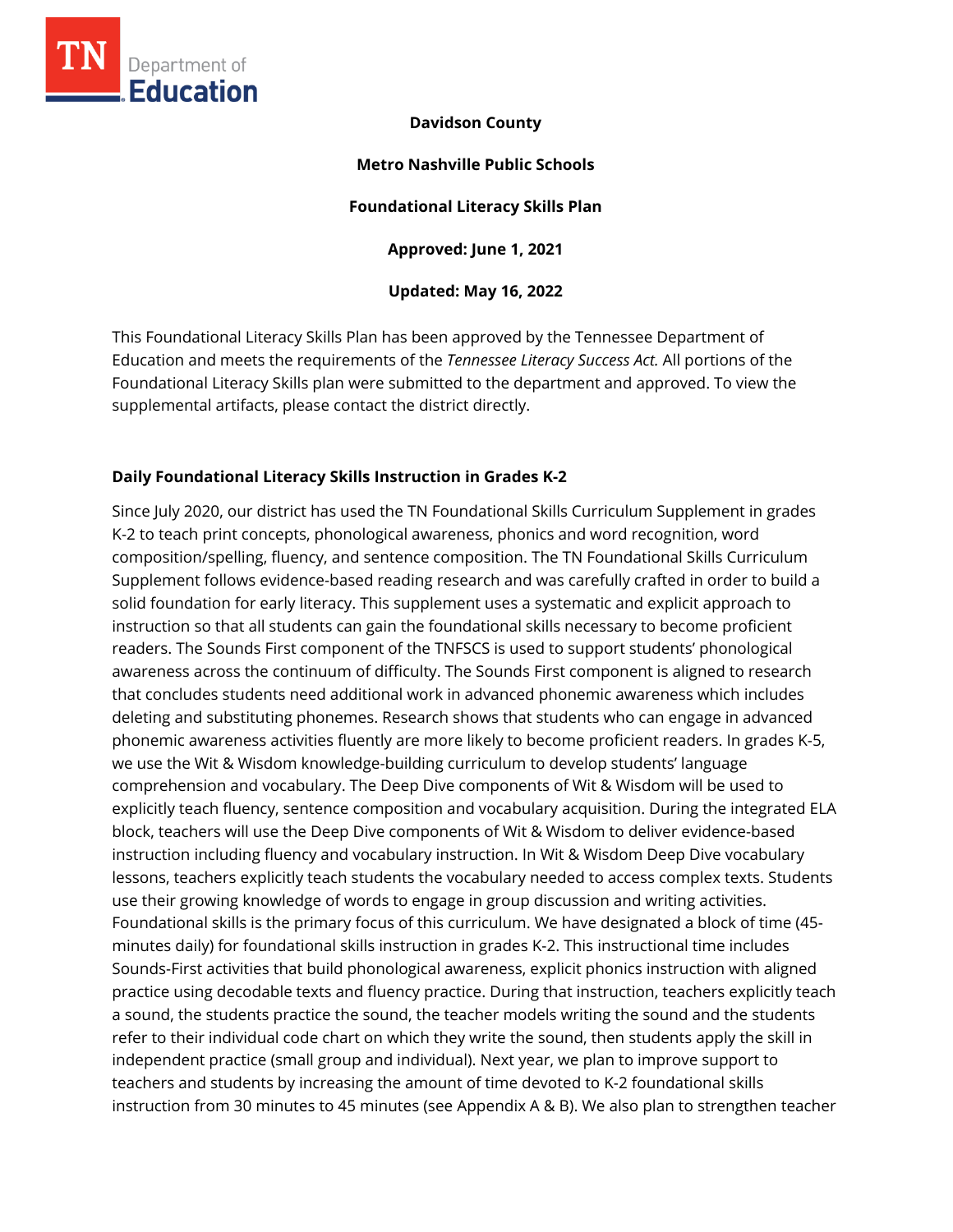preparation with the Curriculum Supplement by providing educators with unit-level and lesson-level planning protocols.

### **Daily Foundational Literacy Skills Instruction in Grades 3-5**

Our district uses Lexia Core 5 and the Deep Dive components of the Wit & Wisdom curriculum to teach foundational skills instruction to students in grades 3-5. Lexia Core 5 will be used to explicitly and systematically teach 3rd – 5th grade students' phonics and word recognition, word composition, and fluency. The Deep Dive components of Wit & Wisdom will be used to explicitly teach fluency, sentence composition and vocabulary acquisition.

Our district has an integrated literacy block for grades 3-5 grounded in current reading research and aligned to the TN ELA Standards. Wit & Wisdom was selected from those approved by the state Textbook and Instructional Materials Quality Commission. During the integrated ELA block, teachers will use the Deep Dive components of Wit & Wisdom to deliver evidence-based instruction including fluency instruction and practice, grammar, mechanics and morphology. 15 minutes of 90-minute ELA block (minimum) in grades 3-5 are devoted to Deep Dive lessons (See Appendix A & B).

Our adopted curriculum does not teach fluency, vocabulary and comprehension skills in isolation, but they are embedded within the lesson to ensure students are able to transfer the skills into increasingly more complex texts. Lexia Core 5 Lessons will be used to provide additional instruction in phonics and word recognition, word composition, and fluency. The 15-minute lessons explicitly and systematically teach the ELA standards, offering frequent opportunities for student practice, corrective feedback and re-teaching.

For example, our fourth-grade students will begin the year engaging in a Wit & Wisdom unit about a Great Heart. The curriculum will activate their prior knowledge about what it means figuratively to have a great heart as well as how the heart works to keep our bodies healthy. Throughout the module of study, students independently read, participate in daily read alouds or paired readings of on-grade level, complex text. In this module, students will learn the significance of the word chamber, discover it has multiple meanings and consider how understanding this vocabulary word improves comprehension of the module content. Throughout the module, students will unpack the essential vocabulary, respond to text-specific questions with peers and write in response to questions supporting their answers with evidence from the text. In Wit & Wisdom Deep Dive vocabulary lessons, teachers explicitly teach students the vocabulary needed to access complex texts. Students use their word knowledge as they engage in group discussion and writing activities. Therefore, foundational skills instruction is embedded in all aspects of the 90-105 minute literacy block.

### **Approved Instructional Materials for Grades K-2**

Approved waiver for other materials

# **Approved Instructional Materials for Grades 3-5**

Great Minds - 3-5 Wit and Wisdom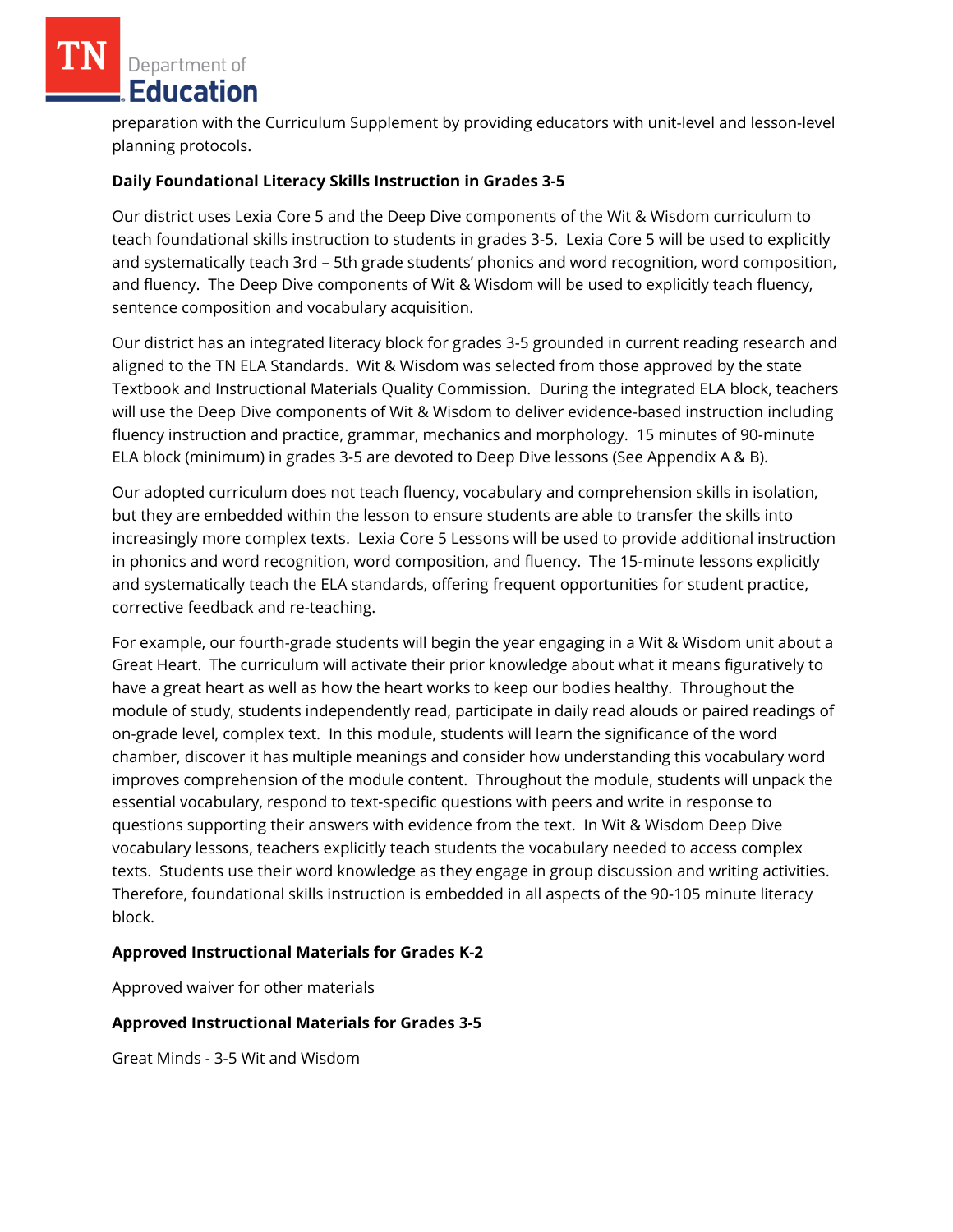# **Universal Reading Screener for Grades K-5. This screener complies with RTI<sup>2</sup>and Say Dyslexia requirements.**

FAST (Formative Assessment System for Teachers) In compliance with the RTI2 screening requirements outlined in Tennessee's RTI2 framework manual, MNPS utilizes a multi-step universal screening process that "uses multiple sources of data to identify individual student strengths and areas of need" (p. 19), to identify those who may need additional support and/or other types of instruction" (p. 19), and "to make important determinations about dyslexia-specific accommodations and interventions" (p.19). Step One in our process for literacy is universal K-6 administration of the nationally-normed, curriculum-based measures included in the Formative Assessment System for Teachers (FAST) platform to measure academic skills in the areas of basic reading, reading fluency, and reading comprehension. Step One of our process also includes the use of the standardized administration and scoring procedures for Written Expression (WE) CBM beginning in winter of first grade to measure academic skills in the area of written expression. In Step Two, school data teams analyze the results of the skills-based universal screener (FAST) compared to other district and classroom assessments to validate/confirm/challenge screening results and identify students "at risk." For Step Three, students identified as "at risk" are administered survey level and/or diagnostic assessments to further determine specific needs to inform intervention instruction. Specific Step Three assessments utilized in MNPS may include (but are not limited to): Lexia Core 5 Auto Placement, S.P.I.R.E. Placement, Test of Silent Contextual Reading, Fluency (TOSCRF---2), Test of Written Spelling 4th Edition (TWS---4), and additional FAST screening measures (survey-level). For K-1, MNPS utilizes the Early Reading measures that make up the full composite as normed by FAST and follows the recommended screening schedule as attached. These measures provide initial screening in the areas of phonological awareness (onset sounds); phonemic awareness (word segmenting); alphabet knowledge (letter names, letter sounds, nonsense words); sound/symbol recognition (letter sounds, nonsense words); and decoding skills (nonsense words, sentence reading, CBMreading). Because these Early Reading measures are all fluency measures, many of the measures listed above, along with many of the Early Math measures, provide some opportunity for initial screening for Rapid naming as defined in the Dyslexia Resource Guide: ability to connect visual and verbal information by giving the appropriate names to common objects, colors, letters, and digits (quickly naming what is seen). Rapid naming requires the retrieval of phonological information related to phonemes (letter/letter combination sounds), segments of words, and words from longterm memory in an efficient manner. This is important when decoding words, encoding words, and reading sight words. However, for students who are identified as at-risk in this area, school psychologists also have available more traditional measures for RAN (Rapid Automatic Naming), such as the Comprehensive Test of Phonological Processing (CTOPP). Screening for encoding skills is addressed through the use of WE-CBM, scored for Correct Writing Sequences. This scoring method incorporates spelling, grammar, punctuation, and meaning. To supplement our FAST subtests, our district will consider opting into using the state RAN screener after it has been released.

#### **Intervention Structure and Supports**

To ensure that interventions are delivered in addition to Tier I (core) instruction and as aligned with expectations outlined in the RTI manual, MNPS schools implement Personalized Learning Time (PLT), a daily, 45-minute (minimum) grade-wide or school-wide block of time during which students receive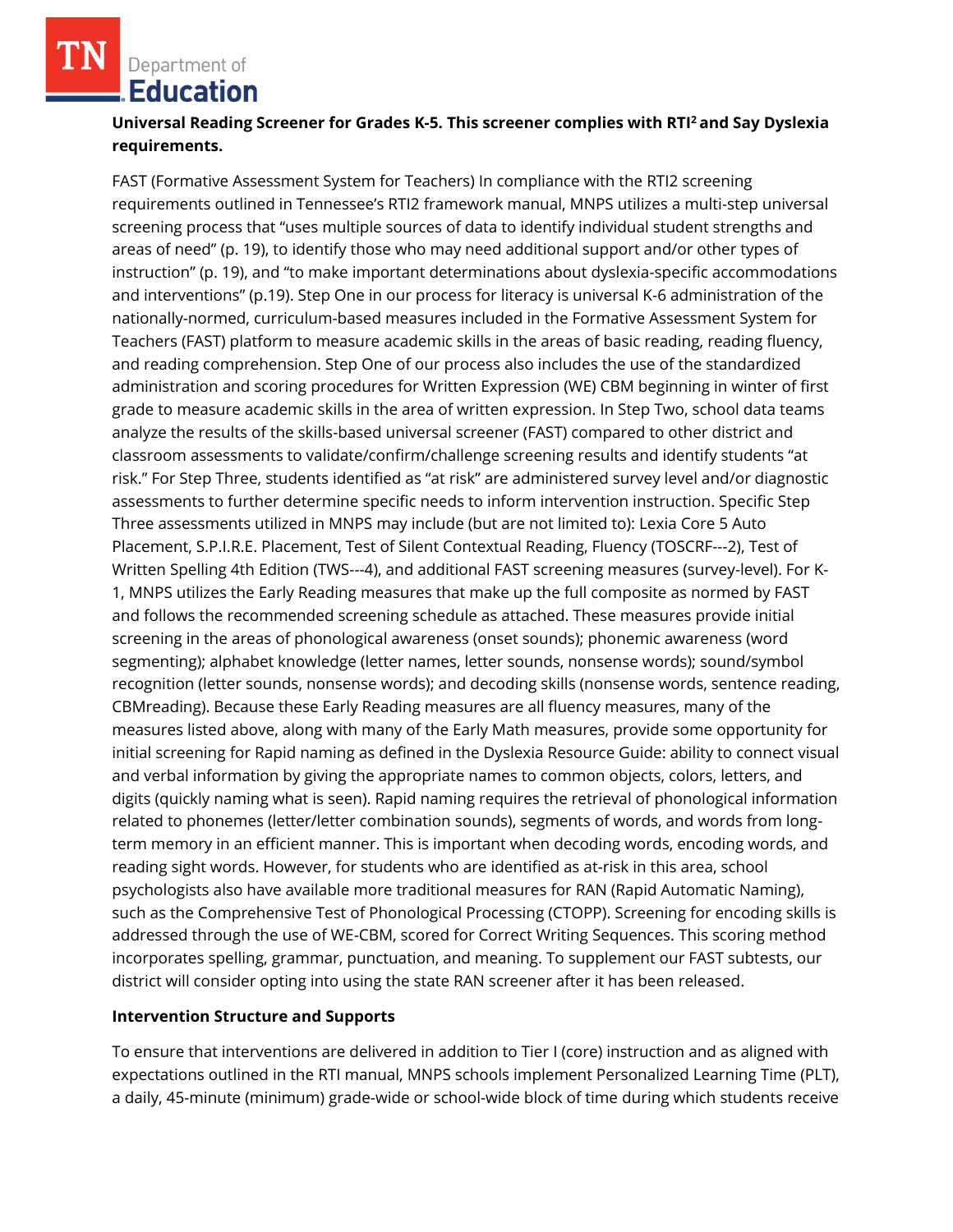supplemental support based on need. During this time, students may participate in skills-based Tier II, III, or Special Education Interventions; standards-based reinforcement/remediation; English Language Support; or enrichment. The PLT block helps to ensure that this supplemental support is in addition to Tier I and allows for strategic grouping across classrooms to target student needs. The evidence-based literacy interventions included on the MNPS listed of approved interventions (including those purchased for district-wide use) were vetted through an extensive RFP review process to identify and recommended evidence-based academic intervention products to address specific skill gaps in the areas of basic reading, reading fluency, reading comprehension, and written expression. Products were screened and evaluated by teams of district- and school-based teachers and coaches using specific criteria in the categories of research support, systematic & explicit instruction by skill area, tier/intensity level, and product design/teacher usability, and dyslexiaspecific (if applicable). The dyslexia-specific criteria included those outlined in the TN Dyslexia Resource Guide. Progress in interventions is monitored through the use of FAST CBMs as well as program-specific and other instructional assessment data. Progress monitoring measures are aligned to the skill area(s) in which interventions are being provided. School-level MTSS data teams meet every five weeks and utilize data-based decision-making to ensure that individual students are making adequate progress through interventions. These teams review progress monitoring data to inform decisions about duration, material, and intensity changes when a student is not showing progress.

### **Parent Notification Plan/Home Literacy Reports**

Through monthly (MTSS School Leadership Teams) and five-week (MTSS School Data Teams) meetings, educators collaborate regularly to review student data from multiple sources and make instructional decisions based on that data. At least three times per year this team reviews the data from Universal Screening. When a student has been identified for a tier II or tier III intervention in literacy, math, or SEL/behavior, the team sends the MNPS Intervention Placement Letter to caregivers. This occurs at least three times per year for grades K-6. With the Intervention Placement Letter, parents are informed of student performance on the universal screening measures as well as the specific skill area of need (basic reading, reading fluency, reading comprehension, written expression), related skill gaps, level of intensity, and planned intervention to meet the identified need. Parents are informed that interventions are specific to individual student need based on skill gaps, are in addition to core instruction, and take place in small group settings with a qualified instructor. Once a student begins receiving intervention, the Intervention Progress Letter is sent every five weeks, detailing the student's progress and the data-based decision about next steps for the intervention for that student (e.g., discontinue the additional intervention, continue the current intervention, modify the current intervention, implement a different intervention, invitation for a parent meeting). We have also created a Tier 1 Literacy parent letter that is coupled with a description of the importance of being able to read by the end of 3rd grade (See Appendix). In Tier 1, classroom teachers and school educators can use the attached TN Foundational Skills Curriculum Supplement Parent Letters to inform families and caregivers of the foundational skills content students are learning in class. The parent letters also provide families with specific, no-cost activities they can do with their children to support learning. There are full 1–2-page letters that can be sent to parents at the beginning of a unit of instruction. Abbreviated letters are available for every week of instruction (see Appendix).